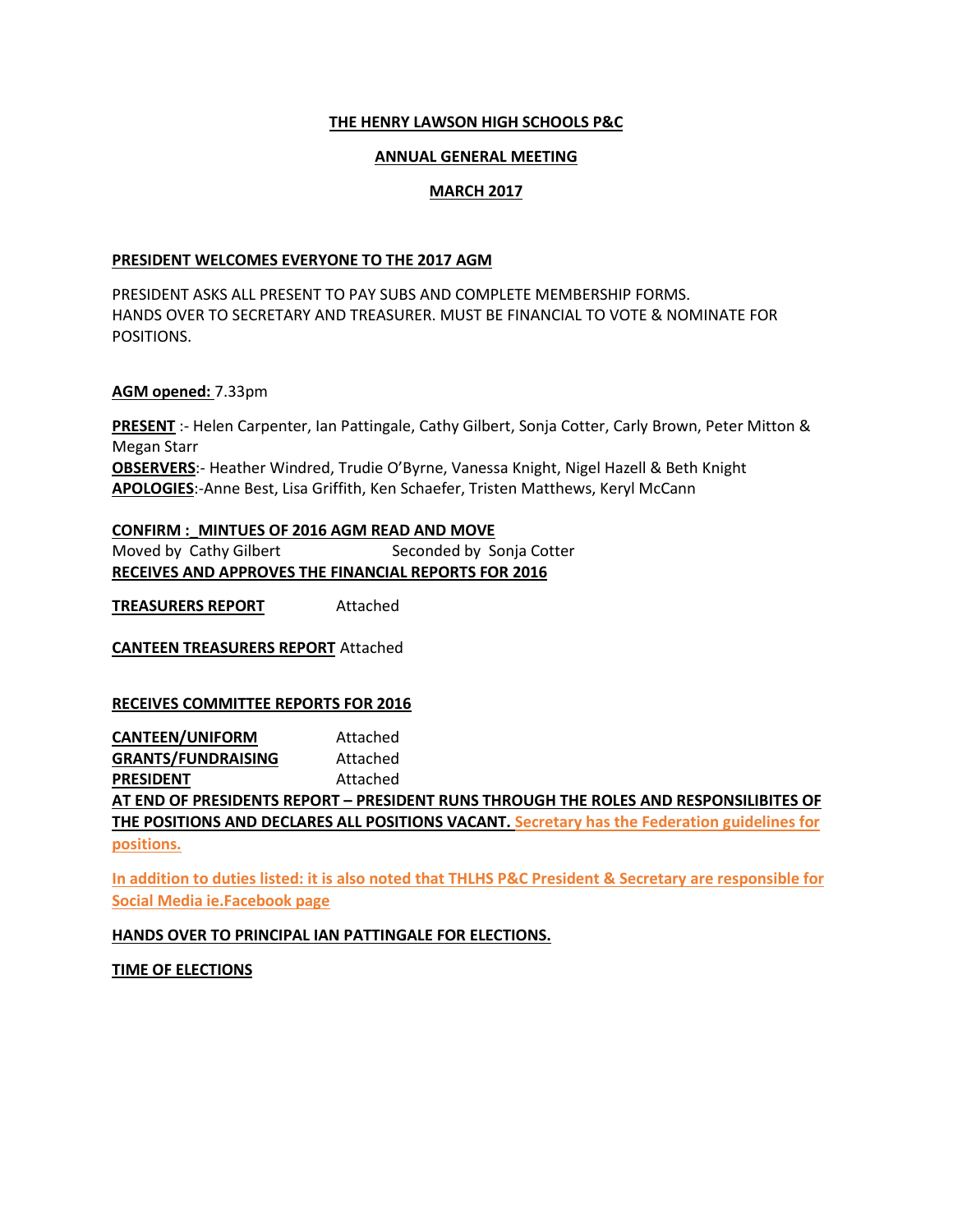# POSITIONS:-

| <b>POSITION</b>                                  | <b>NAME</b>                       | <b>NOMINATOR</b> | <b>SECONDER</b>        | ACCEPTED/DECLINED           |
|--------------------------------------------------|-----------------------------------|------------------|------------------------|-----------------------------|
| PRESIDENT                                        | Carly Brown                       | Megan Starr      | Cathy Gibert           | Yes                         |
| <b>VICE PRESIDENTS</b><br>X <sub>2</sub>         | Cathy Gilbert                     | Helen Carpenter  | Carly Brown            | Yes                         |
|                                                  | Helen Carpenter                   | Cathy Gilbert    | <b>Heather Windred</b> | Yes                         |
| <b>SECRETARY</b>                                 | <b>VACANT</b>                     |                  |                        |                             |
| <b>SOCIAL MEDIA</b>                              | President<br>Secretary            |                  |                        | As per policy               |
| <b>TREASURER &amp;</b><br><b>PUBLIC OFFICIER</b> | Ken Schaefer                      | Carly Brown      | Sonja Cotter           | To accept at May<br>Meeting |
| <b>CANTEEN</b><br><b>CONVEYOR</b>                | Cathy Gibert                      | Carly Brown      | <b>Beth Knight</b>     | Yes                         |
| <b>CANTEEN</b><br><b>BOOKEEPER</b>               | <b>Tristen Matthews</b>           | Carly Brown      | <b>Helen Carpenter</b> | To accept at May<br>Meeting |
| <b>CANTEEN COMM</b>                              | Trudie O'Byrne                    | Helen Carpenter  | Megan Starr            | Yes                         |
|                                                  | <b>Heather Windred</b>            | Carly Brown      | Helen Carpenter        | Yes                         |
| <b>FUNDRAISING</b><br><b>CONVEYOR</b>            | <b>Helen Carpenter</b>            | Megan Starr      | Carly Brown            | Yes                         |
| <b>FUNDRAISING</b>                               | Megan Starr                       | Carly Brown      | Helen Carpenter        | Yes                         |
| COMM                                             | <b>Nigel Hazell</b>               | Carly Brown      | <b>Cathy Gilbert</b>   | Yes                         |
| <b>FEDERATION</b><br><b>DELIGATE</b>             | <b>Helen Carpenter</b><br>To 2018 |                  |                        |                             |
| MANAGEMENT<br><b>COMMITTEE</b>                   | Ian Pattingale<br>Sonja Cotter    |                  |                        |                             |
| <b>EAST RESIDENCE</b>                            | Gary White<br>Carly Brown         |                  |                        |                             |
| YEAR 12 FARWELL<br><b>CONVENYOR</b>              | Veronica Hazell                   | Carly Brown      | <b>Helen Carpenter</b> | Accepted                    |
| YEAR 12<br><b>COMMITTEE</b>                      | <b>Beth Knight</b>                | Helen Carpenter  | Carly Brown            | Yes                         |